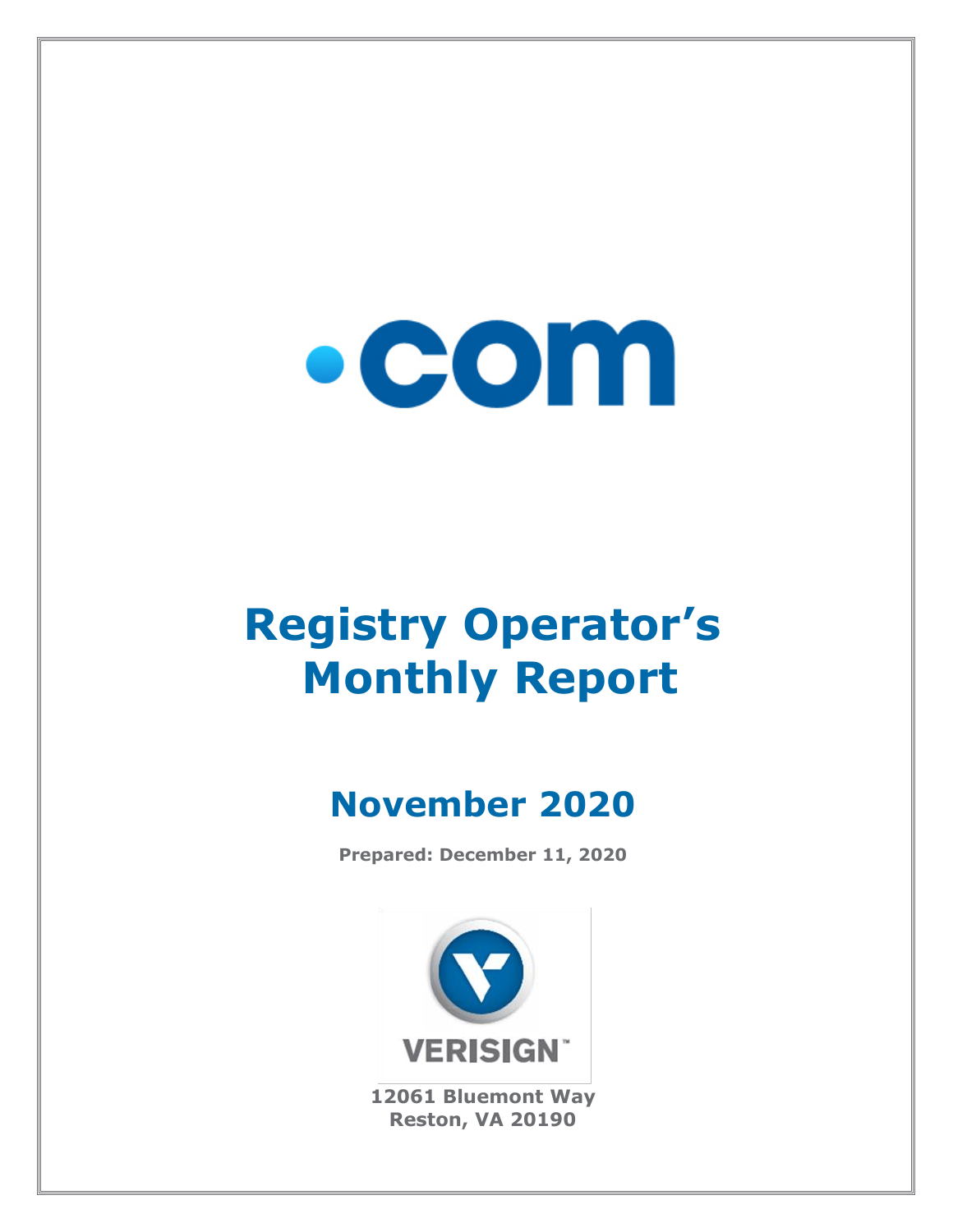As required by the.com Registry Agreement (Section 3.1(c)(iv)), this report provides an overview of Verisign Registry activity through the end of the reporting month. The information is primarily presented in table and chart format with text explanations as deemed necessary. **The information is provided to satisfy requirements listed in Appendix 4A of the .com Registry Agreement.** In accordance with Appendix 4A, "ICANN will use reasonable commercial efforts to preserve the confidentiality of the information reported until three (3) months after the end of the month to which the reports relate."

Information is organized as follows:

- [1. Service Level Agreement Performance Report \(Appendix 4A, Item 1\)](#page-2-0) ...............3
- [2. Per-Registrar Transactions Report \(Appendix 4A,](#page-3-0) Item 2) ...............................4
- [3. Registry Functions Activity Report \(Appendix 4A, Item 3\)](#page-7-0) ...............................8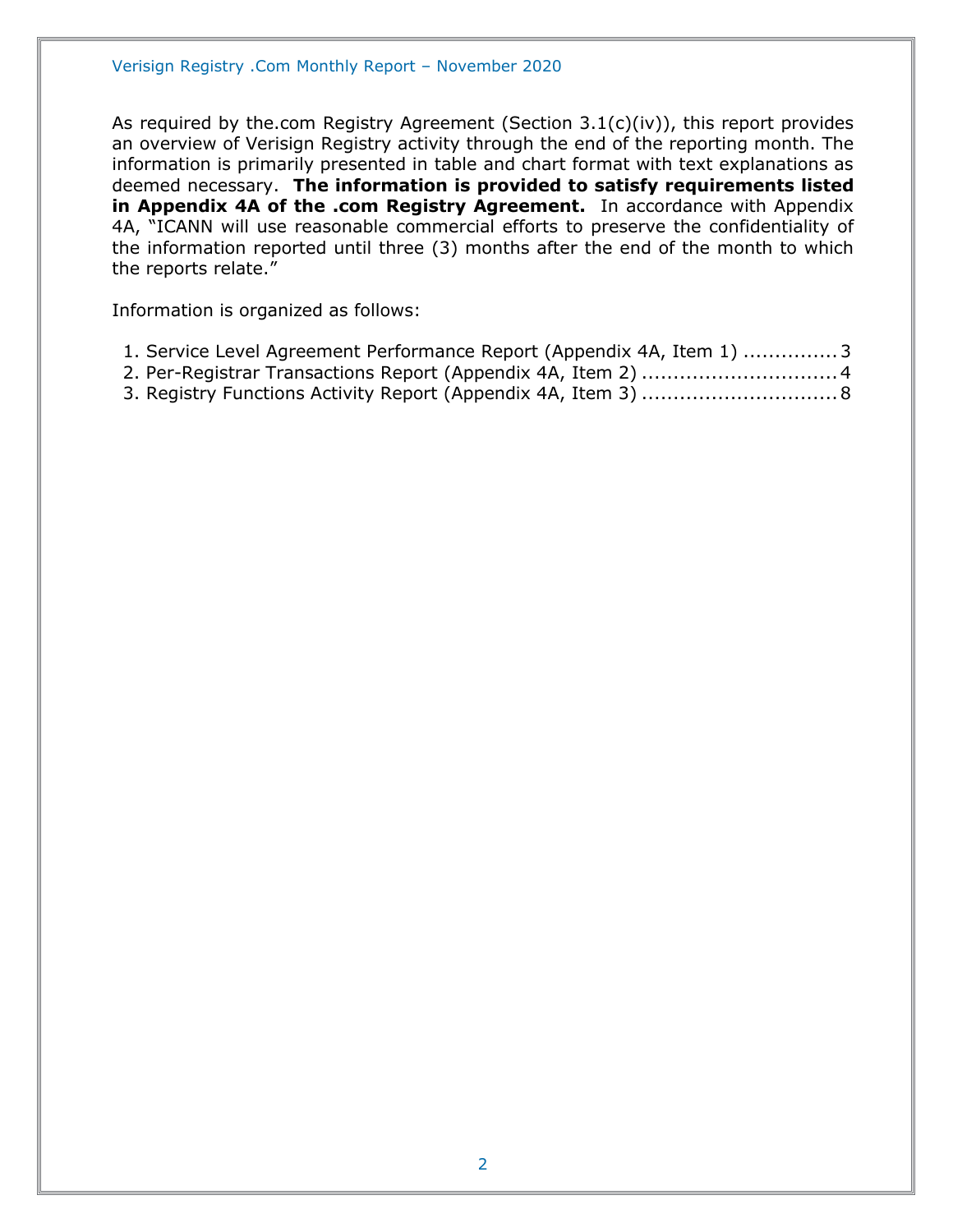#### <span id="page-2-0"></span>**1. Service Level Agreement Performance Report (Appendix 4A, Item 1)**

**Table 1** compares Service Level Agreement (SLA) Requirements with actual performance measures for the reporting month. In accordance with Section 3.1(d)(ii) of the .com Registry Agreement, the performance specifications for the operation of the .com TLD are set forth in in Appendix 7 of the .com Registry Agreement.

#### **Metric .com SLA Requirement Actual Performance Service Availability** SRS 99.99% Year 100% - (0 minutes Unplanned Downtime YTD) 30 Minutes/Month (Unplanned) | 0 minutes (Unplanned) DNS Name Server | 100% / Month | 100% Whois 100% / Month 100% 100% **Planned Outage Duration** SRS – Regular | 45 Minutes / Month | 0 hours 12 minutes SRS - Extended 4 Hours (240 Minutes) / 1 Per Year 0 hours 00 minutes - Last Outage Taken October 2020 SRS - Extended 8 Hours (480 Minutes) / 1 Every 3 Years 0 minutes – None Taken Since June 2005 DNS Name Server  $\begin{array}{ccc} \hline \text{Not} & \text{Allowed} & \text{O} & \text{O} \\ \hline \end{array}$ Whois  $\vert$  Not Allowed  $\vert$  0 minutes **Planned Outage Timeframe** SRS | 0100 – 0900 UTC Sunday 0100 – 0112 UTC Sunday 11/08/2020 DNS Name Server Not Allowed Not Applicable Whois | Not Allowed | Not Applicable **Planned Outage Notification SRS** 30 Days General Maintenance 10/08/2020 90 Days Updates and Upgrades 108/07/2020 DNS Name Server | Not Allowed | Not Applicable Whois | Not Allowed | Not Applicable **Processing Time** Check Domain Average 25 milliseconds for 95% 0.58 milliseconds Add / Create Domain Average 1.1 50 milliseconds for 95% 1.1 0.79 milliseconds Delete Domain Average 100 milliseconds for 95% 14.10 milliseconds Modify / Update Domain Average 100 milliseconds for 95% 12.18 milliseconds Whois Query 5 milliseconds for 95% 0.97 milliseconds

#### **Table 1 – .com Service Level Agreement Performance**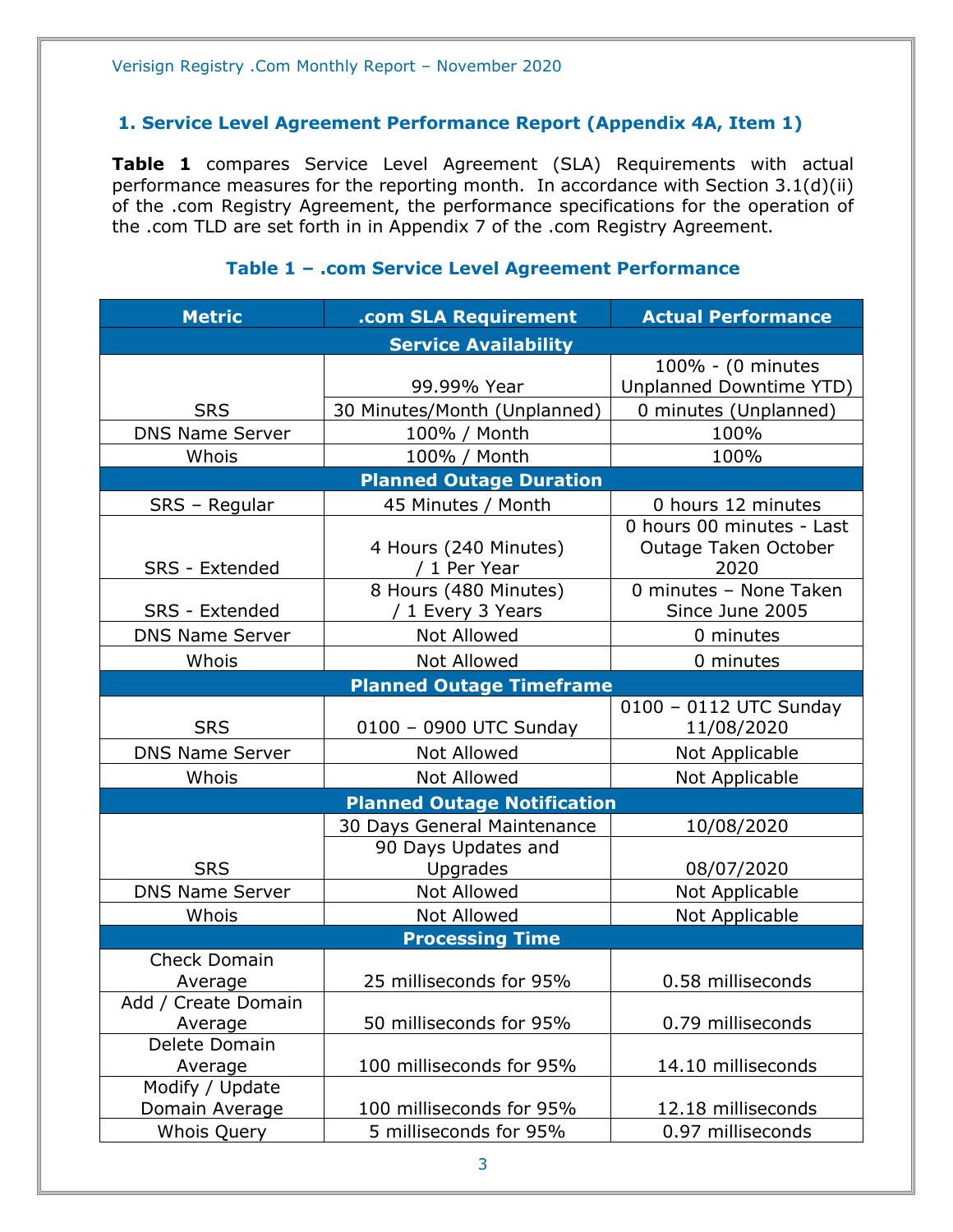| <b>Metric</b>           | .com SLA Requirement     | <b>Actual Performance</b> |  |
|-------------------------|--------------------------|---------------------------|--|
| <b>DNS Name Server</b>  |                          |                           |  |
| Resolution              | 100 milliseconds for 95% | 0.99 milliseconds         |  |
| <b>Update Frequency</b> |                          |                           |  |
| <b>DNS Name Server</b>  | 3 Minutes for 95%        | 16.51 seconds             |  |
| Whois                   | 3 Minutes for 95%        | 16.47 seconds             |  |

### <span id="page-3-0"></span>**2. Per-Registrar Transactions Report (Appendix 4A, Item 2)**

The table below defines the fields that are included in the .COM Per-Registrar Transactions Report, which is provided in accordance with Appendix 4A.

| Field # | <b>Field Name</b> | <b>Description</b>                                                                                                                                                                                                                                                                                                            |
|---------|-------------------|-------------------------------------------------------------------------------------------------------------------------------------------------------------------------------------------------------------------------------------------------------------------------------------------------------------------------------|
| 01      | registrar-name    | Registrar's full corporate name as registered with<br><b>IANA</b>                                                                                                                                                                                                                                                             |
| 02      | iana-id           | For cases where the registry operator acts as<br>registrar (i.e., without the use of an ICANN<br>accredited registrar) either 9998 or 9999 should<br>be used depending on registration type, otherwise<br>the sponsoring Registrar IANA id should be used<br>as specified in<br>http://www.iana.org/assignments/registrar-ids |
| 03      | total-domains     | total domains under sponsorship in any EPP<br>status but pendingCreate that have not been<br>purged                                                                                                                                                                                                                           |
| 04      | total-nameservers | total name servers (either host objects or name<br>server hosts as domain name attributes)<br>associated with domain names registered for the<br>TLD in any EPP status but pendingCreate that<br>have not been purged                                                                                                         |
| 05      | net-adds-1-yr     | number of domains successfully registered (i.e.,<br>not in EPP pendingCreate status) with an initial<br>term of one (1) year (and not deleted within the<br>add grace period). A transaction must be<br>reported in the month the add grace period ends.                                                                      |
| 06      | net-adds-2-yr     | number of domains successfully registered (i.e.,<br>not in EPP pendingCreate status) with an initial<br>term of two (2) years (and not deleted within the<br>add grace period). A transaction must be<br>reported in the month the add grace period ends.                                                                     |
| 07      | net-adds-3-yr     | number of domains successfully registered (i.e.,<br>not in EPP pendingCreate status) with an initial<br>term of three (3) years (and not deleted within<br>the add grace period). A transaction must be<br>reported in the month the add grace period ends.                                                                   |
| 08      | net-adds-4-yr     | number of domains successfully registered (i.e.,<br>not in EPP pendingCreate status) with an initial                                                                                                                                                                                                                          |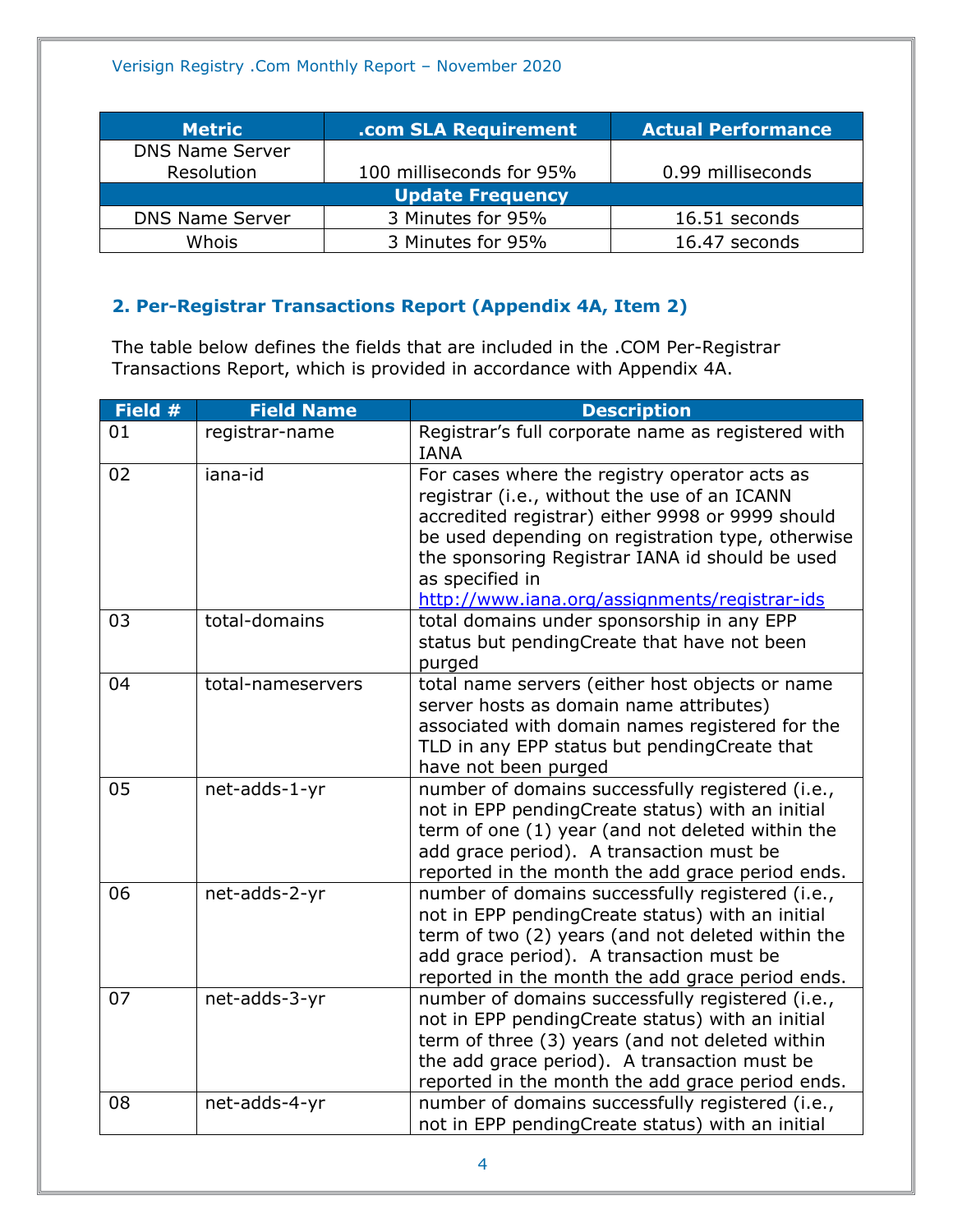| Field $#$ | <b>Field Name</b> | <b>Description</b>                                 |
|-----------|-------------------|----------------------------------------------------|
|           |                   | term of four (4) years (and not deleted within the |
|           |                   | add grace period). A transaction must be           |
|           |                   | reported in the month the add grace period ends.   |
| 09        | net-adds-5-yr     | number of domains successfully registered (i.e.,   |
|           |                   | not in EPP pendingCreate status) with an initial   |
|           |                   | term of five (5) years (and not deleted within the |
|           |                   | add grace period). A transaction must be           |
|           |                   | reported in the month the add grace period ends.   |
| 10        | net-adds-6-yr     | number of domains successfully registered (i.e.,   |
|           |                   | not in EPP pendingCreate status) with an initial   |
|           |                   | term of six (6) years (and not deleted within the  |
|           |                   | add grace period). A transaction must be           |
|           |                   | reported in the month the add grace period ends.   |
| 11        | net-adds-7-yr     | number of domains successfully registered (i.e.,   |
|           |                   | not in EPP pendingCreate status) with an initial   |
|           |                   | term of seven (7) years (and not deleted within    |
|           |                   | the add grace period). A transaction must be       |
|           |                   | reported in the month the add grace period ends.   |
| 12        | net-adds-8-yr     | number of domains successfully registered (i.e.,   |
|           |                   | not in EPP pendingCreate status) with an initial   |
|           |                   | term of eight (8) years (and not deleted within    |
|           |                   | the add grace period). A transaction must be       |
|           |                   | reported in the month the add grace period ends.   |
| 13        | net-adds-9-yr     | number of domains successfully registered (i.e.,   |
|           |                   | not in EPP pendingCreate status) with an initial   |
|           |                   | term of nine (9) years (and not deleted within the |
|           |                   | add grace period). A transaction must be           |
|           |                   | reported in the month the add grace period ends.   |
| 14        | net-adds-10-yr    | number of domains successfully registered (i.e.,   |
|           |                   | not in EPP pendingCreate status) with an initial   |
|           |                   | term of ten (10) years (and not deleted within the |
|           |                   | add grace period). A transaction must be           |
|           |                   | reported in the month the add grace period ends.   |
| 15        | net-renews-1-yr   | number of domains successfully renewed (i.e.,      |
|           |                   | not in EPP pendingRenew status) either             |
|           |                   | automatically or by command with a new renewal     |
|           |                   | period of one (1) year (and not deleted within the |
|           |                   | renew or auto-renew grace period). A transaction   |
|           |                   | must be reported in the month the renew or auto-   |
|           |                   | renew grace period ends.                           |
| 16        | net-renews-2-yr   | number of domains successfully renewed (i.e.,      |
|           |                   | not in EPP pendingRenew status) either             |
|           |                   | automatically or by command with a renewal         |
|           |                   | period of two (2) years (and not deleted within    |
|           |                   | the renew or auto-renew grace period). A           |
|           |                   | transaction must be reported in the month the      |
|           |                   | renew or auto-renew grace period ends.             |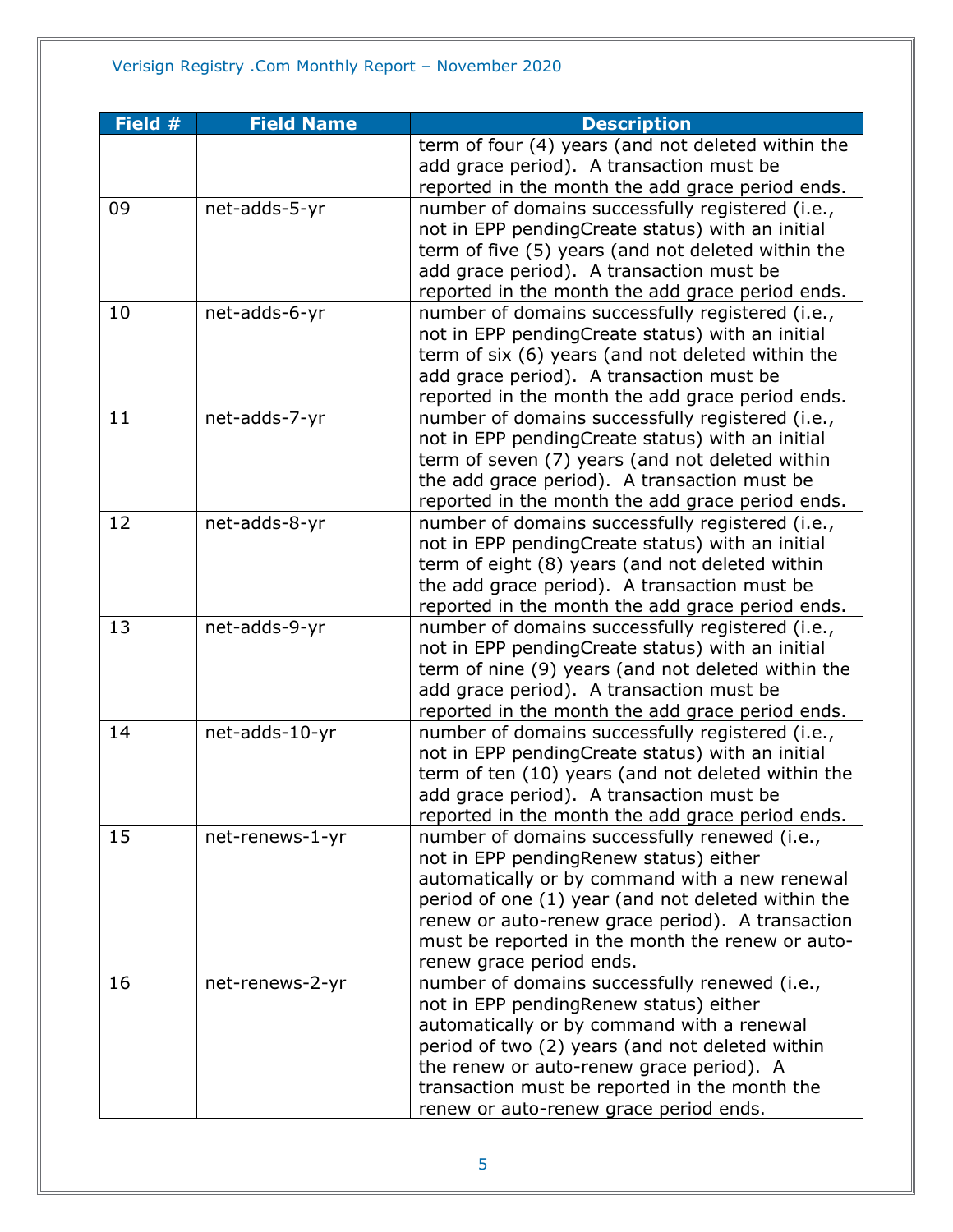| Field # | <b>Field Name</b> | <b>Description</b>                                                                                                                                                                                                                                                                                                                    |
|---------|-------------------|---------------------------------------------------------------------------------------------------------------------------------------------------------------------------------------------------------------------------------------------------------------------------------------------------------------------------------------|
| 17      | net-renews-3-yr   | number of domains successfully renewed (i.e.,<br>not in EPP pendingRenew status) either<br>automatically or by command with a new renewal<br>period of three (3) years (and not deleted within                                                                                                                                        |
|         |                   | the renew or auto-renew grace period). A<br>transaction must be reported in the month the<br>renew or auto-renew grace period ends.                                                                                                                                                                                                   |
| 18      | net-renews-4-yr   | number of domains successfully renewed (i.e.,<br>not in EPP pendingRenew status) either<br>automatically or by command with a new renewal<br>period of four (4) years (and not deleted within<br>the renew or auto-renew grace period). A<br>transaction must be reported in the month the<br>renew or auto-renew grace period ends.  |
| 19      | net-renews-5-yr   | number of domains successfully renewed (i.e.,<br>not in EPP pendingRenew status) either<br>automatically or by command with a new renewal<br>period of five (5) years (and not deleted within<br>the renew or auto-renew grace period). A<br>transaction must be reported in the month the<br>renew or auto-renew grace period ends.  |
| 20      | net-renews-6-yr   | number of domains successfully renewed (i.e.,<br>not in EPP pendingRenew status) either<br>automatically or by command with a new renewal<br>period of six (6) years (and not deleted within the<br>renew or auto-renew grace period). A transaction<br>must be reported in the month the renew or auto-<br>renew grace period ends.  |
| 21      | net-renews-7-yr   | number of domains successfully renewed (i.e.,<br>not in EPP pendingRenew status) either<br>automatically or by command with a new renewal<br>period of seven (7) years (and not deleted within<br>the renew or auto-renew grace period). A<br>transaction must be reported in the month the<br>renew or auto-renew grace period ends. |
| 22      | net-renews-8-yr   | number of domains successfully renewed (i.e.,<br>not in EPP pendingRenew status) either<br>automatically or by command with a new renewal<br>period of eight (8) years (and not deleted within<br>the renew or auto-renew grace period). A<br>transaction must be reported in the month the<br>renew or auto-renew grace period ends. |
| 23      | net-renews-9-yr   | number of domains successfully renewed (i.e.,<br>not in EPP pendingRenew status) either<br>automatically or by command with a new renewal<br>period of nine (9) years (and not deleted within<br>the renew or auto-renew grace period). A                                                                                             |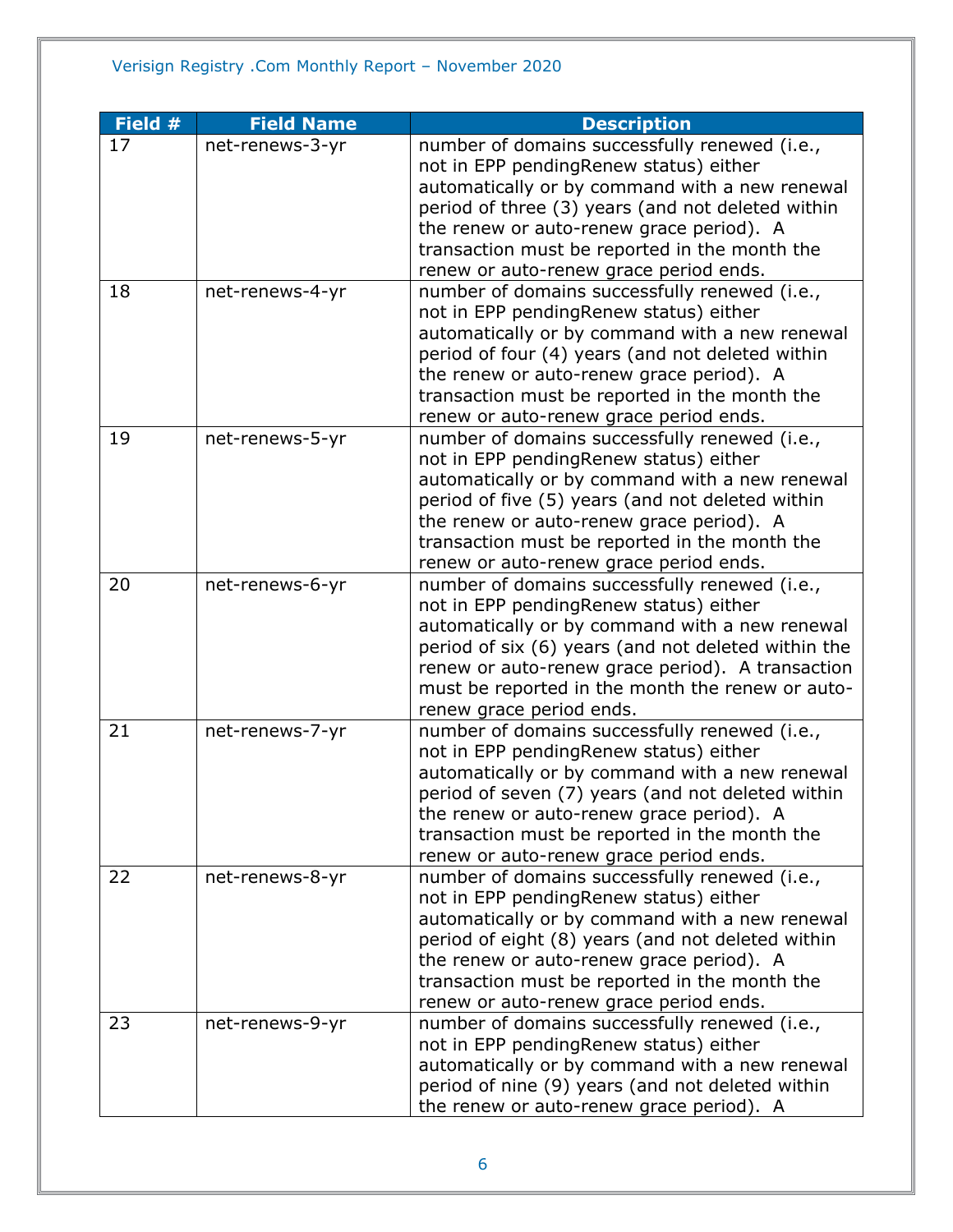| Field # | <b>Field Name</b>      | <b>Description</b>                                  |
|---------|------------------------|-----------------------------------------------------|
|         |                        | transaction must be reported in the month the       |
|         |                        | renew or auto-renew grace period ends.              |
| 24      | net-renews-10-yr       | number of domains successfully renewed (i.e.,       |
|         |                        | not in EPP pendingRenew status) either              |
|         |                        | automatically or by command with a new renewal      |
|         |                        | period of ten (10) years (and not deleted within    |
|         |                        | the renew or auto-renew grace period). A            |
|         |                        | transaction must be reported in the month the       |
|         |                        | renew or auto-renew grace period ends.              |
| 25      | transfer-gaining-      | number of domain transfers initiated by this        |
|         | successful             | registrar that were successfully completed (either  |
|         |                        | explicitly or automatically approved) and not       |
|         |                        | deleted within the transfer grace period. A         |
|         |                        | transaction must be reported in the month the       |
|         |                        | transfer grace period ends.                         |
| 26      | transfer-gaining-      | number of domain transfers initiated by this        |
|         | nacked                 | registrar that were rejected (e.g., EPP transfer    |
|         |                        | op="reject") by the other registrar                 |
| 27      | transfer-losing-       | number of domain transfers initiated by another     |
|         | successful             | registrar that were successfully completed (either  |
|         |                        | explicitly or automatically approved)               |
| 28      | transfer-losing-nacked | number of domain transfers initiated by another     |
|         |                        | registrar that this registrar rejected (e.g., EPP   |
|         |                        | transfer op="reject")                               |
| 29      | transfer-disputed-won  | number of transfer disputes in which this registrar |
|         |                        | prevailed (reported in the month where the          |
|         |                        | determination happened)                             |
| 30      | transfer-disputed-lost | number of transfer disputes this registrar lost     |
|         |                        | (reported in the month where the determination      |
|         |                        | happened)                                           |
| 31      | transfer-disputed-     | number of transfer disputes involving this          |
|         | nodecision             | registrar with a split or no decision (reported in  |
|         |                        | the month where the determination happened)         |
| 32      | deleted-domains-       | domains deleted within the add grace period         |
|         | grace                  | (does not include names deleted while in EPP        |
|         |                        | pendingCreate status). A deletion must be           |
|         |                        | reported in the month the name is purged.           |
| 33      | deleted-domains-       | domains deleted outside the add grace period        |
|         | nograce                | (does not include names deleted while in EPP        |
|         |                        | pendingCreate status). A deletion must be           |
|         |                        | reported in the month the name is purged.           |
| 34      | restored-domains       | domain names restored during reporting period       |
| 35      | restored-noreport      | total number of restored names for which a          |
|         |                        | restore report is required by the registry, but the |
|         |                        | registrar failed to submit it                       |
| 36      | agp-exemption-         | total number of AGP (add grace period)              |
|         | requests               | exemption requests                                  |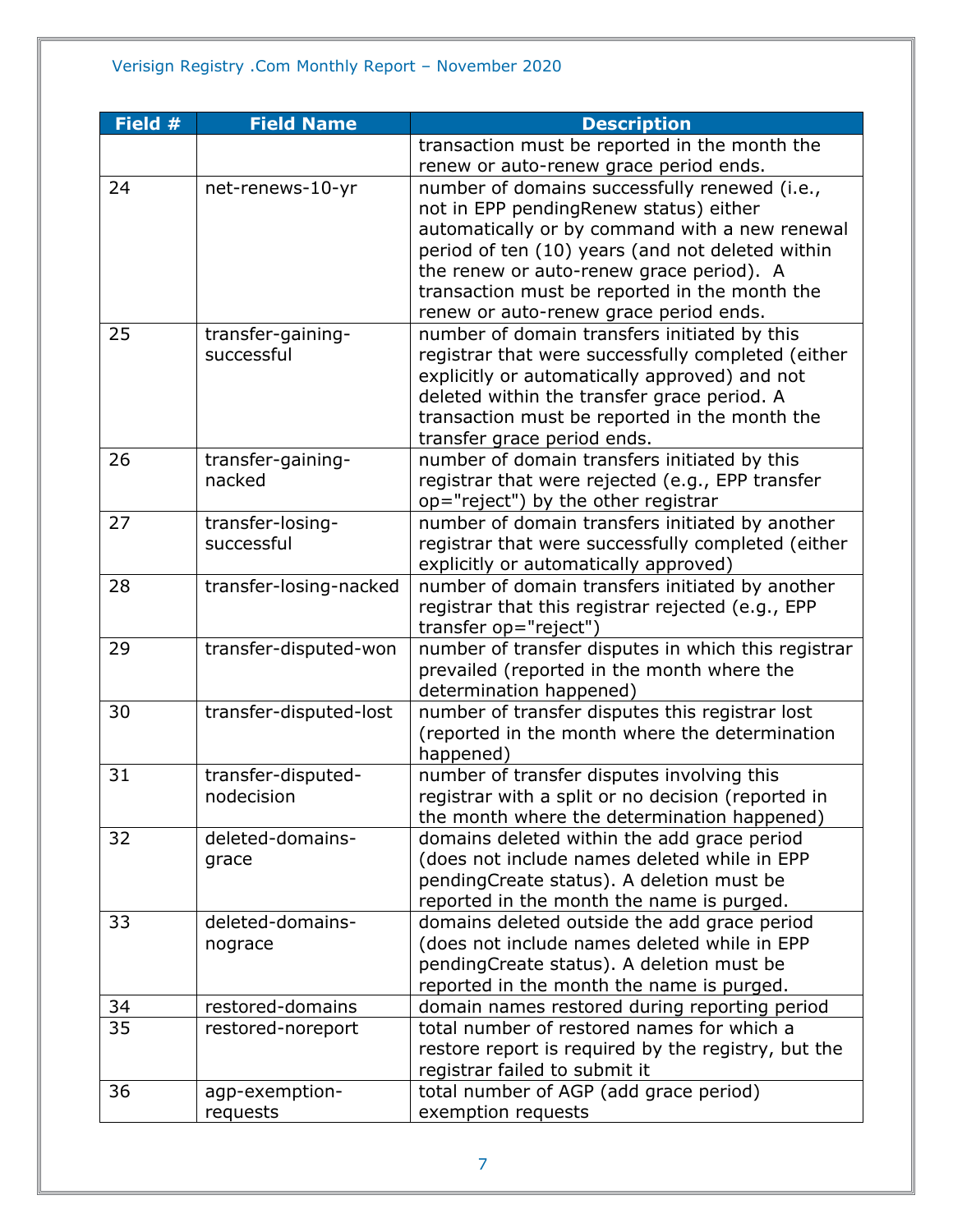#### Verisign Registry .Com Monthly Report – November 2020

| Field # | <b>Field Name</b> | <b>Description</b>                                |
|---------|-------------------|---------------------------------------------------|
| 37      | agp-exemptions-   | total number of AGP (add grace period)            |
|         | granted           | exemption requests granted                        |
| 38      | agp-exempted-     | total number of names affected by granted AGP     |
|         | domains           | (add grace period) exemption requests             |
| 39      | attempted-adds    | number of attempted (both successful and failed)  |
|         |                   | domain name create commands                       |
| 40      | consolidate-      | total number of days added to the expiration date |
|         | transaction-days  | of all domain names via consolidate/sync          |
|         |                   | transactions. The number of days of a             |
|         |                   | consolidate/sync transaction must be reported     |
|         |                   | here in the month the transaction took place.     |
| 41      | consolidate-      | total number of consolidate/sync transactions. A  |
|         | transactions      | transaction must be reported in the month the     |
|         |                   | transaction took place.                           |

#### <span id="page-7-0"></span>**3. Registry Functions Activity Report (Appendix 4A, Item 3)**

The table below defines the fields that are included in the .COM Registry Functions Activity Report, which is provided in accordance with Appendix 4A.

| Field # | <b>Field Name</b>             | <b>Description</b>                                                                                                                                                                                                                                                         |
|---------|-------------------------------|----------------------------------------------------------------------------------------------------------------------------------------------------------------------------------------------------------------------------------------------------------------------------|
| 01      | operational-registrars        | number of operational registrars at the end of the<br>reporting period                                                                                                                                                                                                     |
| 02      | zfa-passwords                 | number of active zone file access passwords at<br>the end of the reporting period; "CZDS" may be<br>used instead of the number of active zone file<br>access passwords, if the Centralized Zone Data<br>Service (CZDS) is used to provide the zone file to<br>the end user |
| 03      | whois-43-queries              | number of WHOIS (port-43) queries responded<br>during the reporting period                                                                                                                                                                                                 |
| 04      | web-whois-queries             | number of Web-based Whois queries responded<br>during the reporting period, not including<br>searchable Whois                                                                                                                                                              |
| 05      | searchable-whois-<br>queries  | number of searchable Whois queries responded<br>during the reporting period, if offered                                                                                                                                                                                    |
| 06      | dns-udp-queries-<br>received  | number of DNS queries received over UDP<br>transport during the reporting period                                                                                                                                                                                           |
| 07      | dns-udp-queries-<br>responded | number of DNS queries received over UDP<br>transport that were responded during the<br>reporting period                                                                                                                                                                    |
| 08      | dns-tcp-queries-<br>received  | number of DNS queries received over TCP<br>transport during the reporting period                                                                                                                                                                                           |
| 09      | dns-tcp-queries-<br>responded | number of DNS queries received over TCP<br>transport that were responded during the<br>reporting period                                                                                                                                                                    |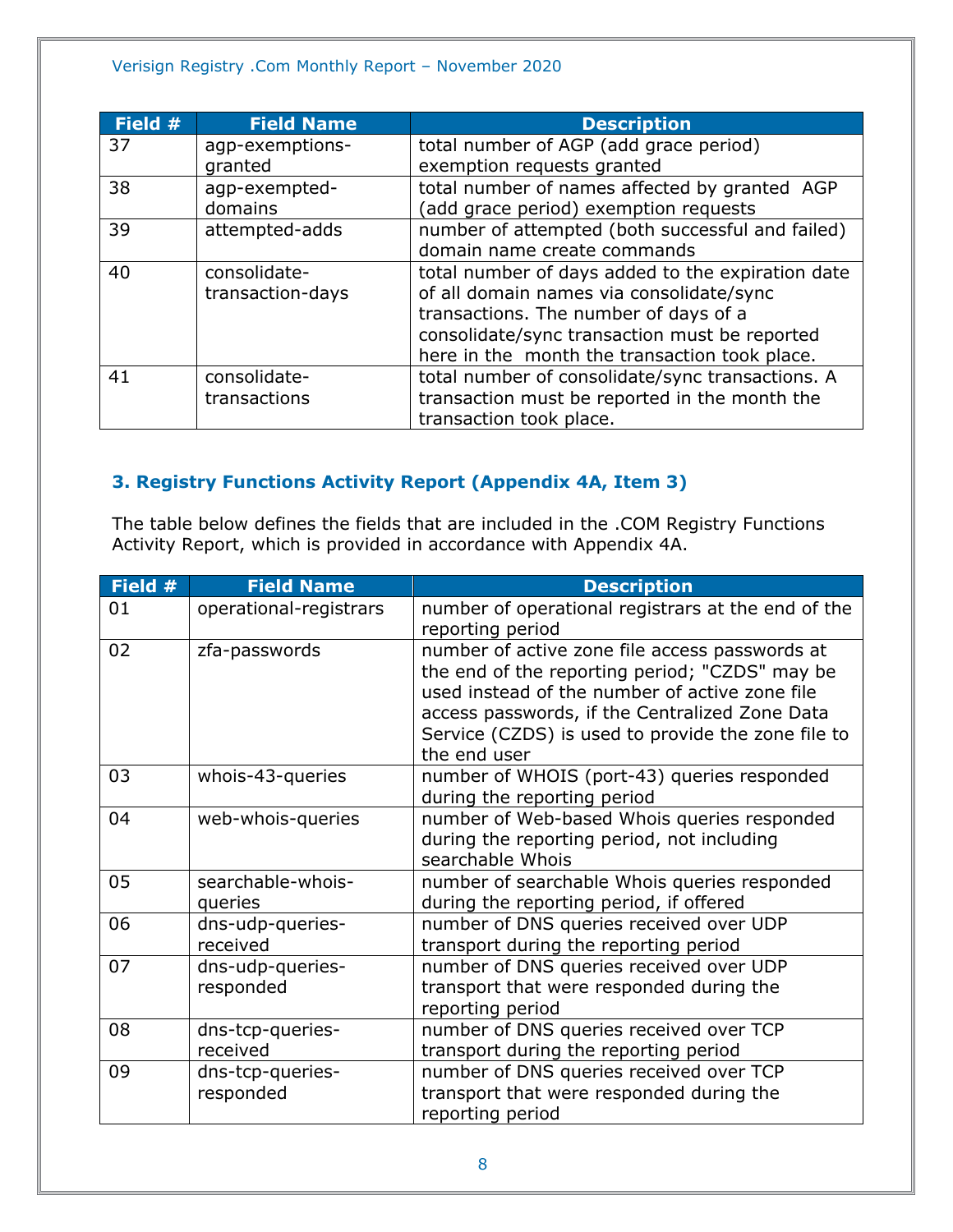#### Verisign Registry .Com Monthly Report – November 2020

| Field # | <b>Field Name</b>       | <b>Description</b>                               |
|---------|-------------------------|--------------------------------------------------|
| 10      | srs-dom-check           | number of SRS (EPP and any other interface)      |
|         |                         | domain name "check" requests responded during    |
|         |                         | the reporting period                             |
| 11      | srs-dom-create          | number of SRS (EPP and any other interface)      |
|         |                         | domain name "create" requests responded during   |
|         |                         | the reporting period                             |
| 12      | srs-dom-delete          | number of SRS (EPP and any other interface)      |
|         |                         | domain name "delete" requests responded during   |
|         |                         | the reporting period                             |
| 13      | srs-dom-info            | number of SRS (EPP and any other interface)      |
|         |                         | domain name "info" requests responded during     |
|         |                         | the reporting period                             |
| 14      | srs-dom-renew           | number of SRS (EPP and any other interface)      |
|         |                         | domain name "renew" requests responded during    |
|         |                         | the reporting period                             |
| 15      | srs-dom-rgp-restore-    | number of SRS (EPP and any other interface)      |
|         | report                  | domain name RGP "restore" requests delivering a  |
|         |                         | restore report responded during the reporting    |
|         |                         | period                                           |
| 16      | srs-dom-rgp-restore-    | number of SRS (EPP and any other interface)      |
|         | request                 | domain name RGP "restore" requests responded     |
|         |                         | during the reporting period                      |
| 17      | srs-dom-transfer-       | number of SRS (EPP and any other interface)      |
|         | approve                 | domain name "transfer" requests to approve       |
|         |                         | transfers responded during the reporting period  |
| 18      | srs-dom-transfer-       | number of SRS (EPP and any other interface)      |
|         | cancel                  | domain name "transfer" requests to cancel        |
|         |                         | transfers responded during the reporting period  |
| 19      | srs-dom-transfer-query  | number of SRS (EPP and any other interface)      |
|         |                         | domain name "transfer" requests to query about   |
|         |                         | a transfer responded during the reporting period |
| 20      | srs-dom-transfer-reject | number of SRS (EPP and any other interface)      |
|         |                         | domain name "transfer" requests to reject        |
|         |                         | transfers responded during the reporting period  |
| 21      | srs-dom-transfer-       | number of SRS (EPP and any other interface)      |
|         | request                 | domain name "transfer" requests to request       |
|         |                         | transfers responded during the reporting period  |
| 22      | srs-dom-update          | number of SRS (EPP and any other interface)      |
|         |                         | domain name "update" requests (not including     |
|         |                         | RGP restore requests) responded during the       |
|         |                         | reporting period                                 |
| 23      | srs-host-check          | number of SRS (EPP and any other interface)      |
|         |                         | host "check" requests responded during the       |
|         |                         | reporting period                                 |
| 24      | srs-host-create         | number of SRS (EPP and any other interface)      |
|         |                         | host "create" requests responded during the      |
|         |                         | reporting period                                 |